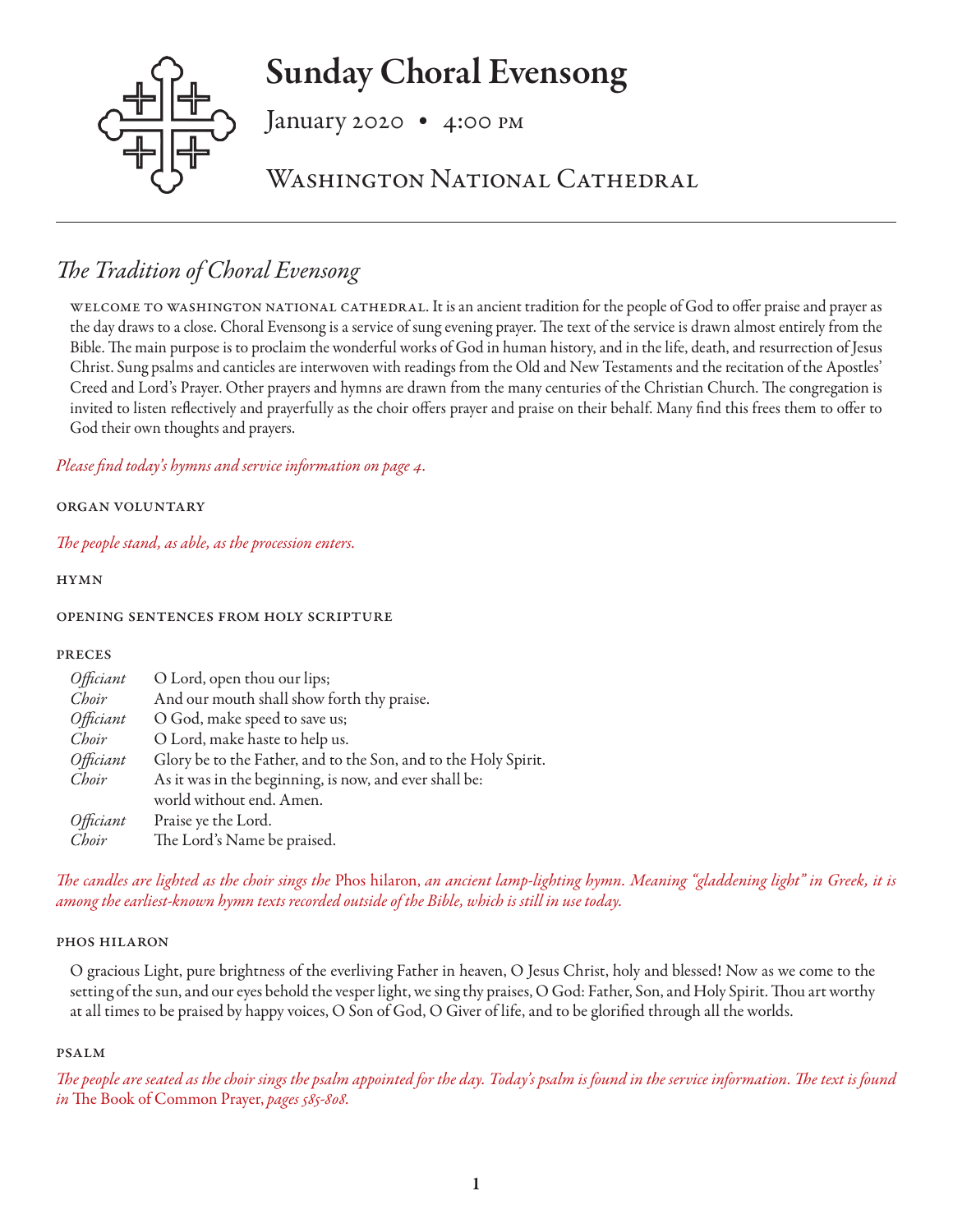# first lesson *The lesson is read; the people respond,* Thanks be to God.

*The people remain seated as the choir sings the* Magnificat, *in English or Latin. The* Magnificat *is the Blessed Virgin Mary's song of thanksgiving in response to the fact that she will bear the Son of God, fulfilling the promises of the Old Testament.* 

# magnificat

My soul doth magnify the Lord, and my spirit hath rejoiced in God my Savior. For he hath regarded the lowliness of his handmaiden. For behold from henceforth all generations shall call me blessed. For he that is mighty hath magnified me, and holy is his Name. And his mercy is on them that fear him throughout all generations. He hath showed strength with his arm; he hath scattered the proud in the imagination of their hearts. He hath put down the mighty from their seat, and hath exalted the humble and meek. He hath filled the hungry with good things, and the rich he hath sent empty away. He remembering his mercy hath holpen his servant Israel, as he promised to our forefathers, Abraham and his seed for ever. Glory be to the Father, and to the Son, and to the Holy Spirit: as it was in the beginning, is now, and ever shall be, world without end. Amen. *(Luke 1:46-55)* 

# second lesson *The lesson is read; the people respond,* Thanks be to God.

*The people remain seated for the singing of the* Nunc dimittis, *in English or Latin. This is the song of the aged Simeon, who had been promised by the Holy Spirit that he would not die until he had seen the Messiah. Upon taking the infant Jesus into his arms, Simeon utters these words of thanksgiving.* 

# nunc dimittis

Lord, now lettest thou thy servant depart in peace, according to thy word; for mine eyes have seen thy salvation, which thou hast prepared before the face of all people, to be a light to lighten the Gentiles, and to be the glory of thy people Israel. Glory be to the Father, and to the Son, and to the Holy Spirit: as it was in the beginning, is now, and ever shall be, world without end. Amen. *(Luke 2:29-32)*

# *The people stand, as able, face the high altar, and recite the Apostles' Creed. The creed grew from statements of belief made by early Christians at their baptism. The Church continues to confess this same faith in the Holy Trinity: Father, Son, and Holy Spirit.*

# the apostles' creed

I believe in God, the Father almighty, creator of heaven and earth. I believe in Jesus Christ, his only Son, our Lord. He was conceived by the power of the Holy Spirit and born of the Virgin Mary. He suffered under Pontius Pilate, was crucified, died, and was buried. He descended to the dead. On the third day he rose again. He ascended into heaven, and is seated at the right hand of the Father. He will come again to judge the living and the dead. I believe in the Holy Spirit, the holy catholic Church, the communion of saints, the forgiveness of sins, the resurrection of the body, and the life everlasting. Amen.

# lesser litany

*Officiant* The Lord be with you. *Choir* And with thy spirit. *Officiant* Let us pray. *Choir* Lord, have mercy upon us. Christ, have mercy upon us. Lord, have mercy upon us.

*The people remain standing, as able, and pray the Lord's Prayer together. Found in the Gospels of Matthew and Luke, this is the prayer that Jesus taught his disciples when explaining to them how they should pray.*

# the lord's prayer

Our Father, who art in heaven, hallowed be thy Name, thy kingdom come, thy will be done, on earth as it is in heaven. Give us this day our daily bread. And forgive us our trespasses, as we forgive those who trespass against us. And lead us not into temptation, but deliver us from evil. For thine is the kingdom, and the power, and the glory, for ever and ever. Amen.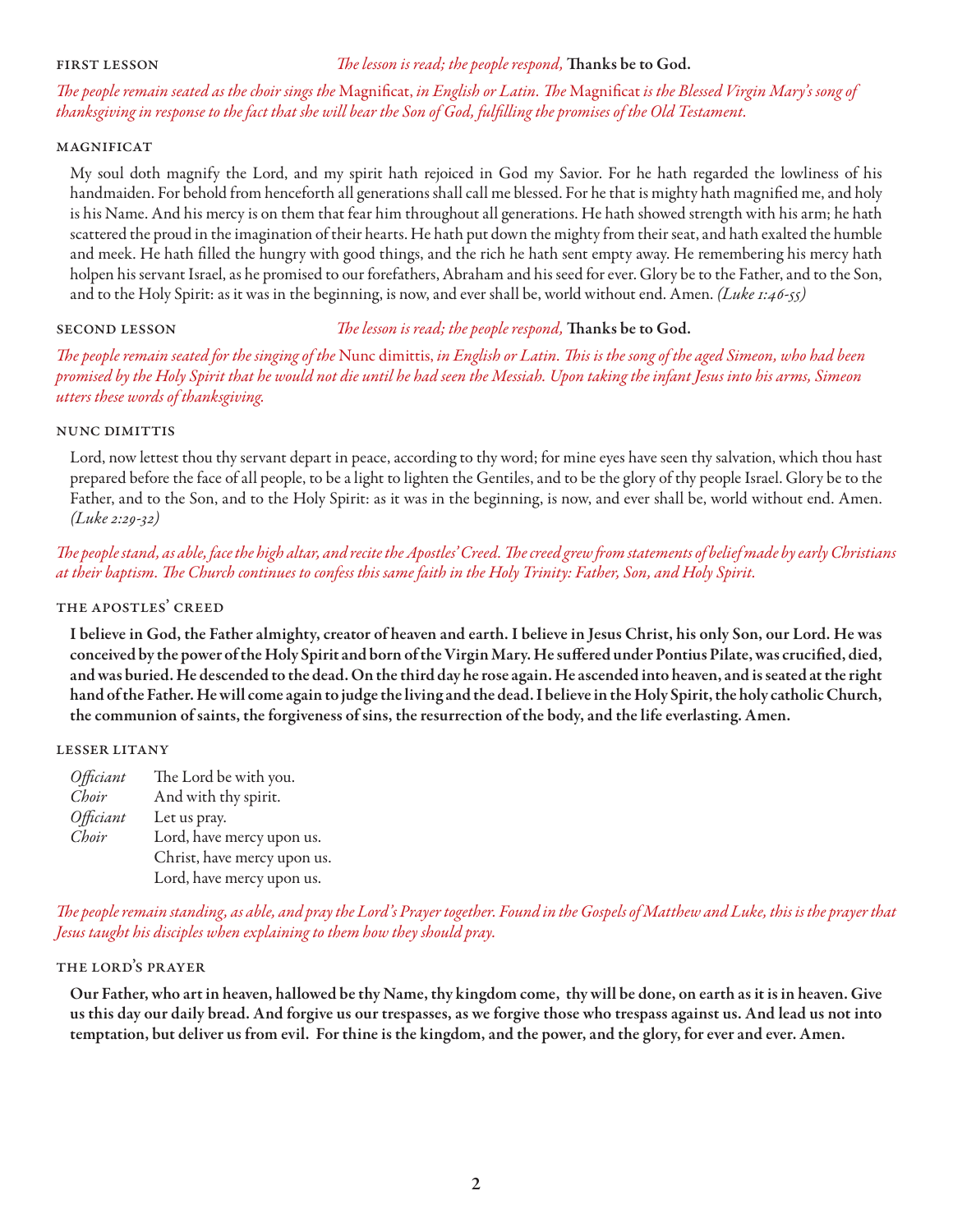# **SUFFRAGES**

| Officiant | O Lord, show thy mercy upon us;                   |
|-----------|---------------------------------------------------|
| Choir     | And grant us thy salvation.                       |
| Officiant | O Lord, save the State;                           |
| Choir     | And mercifully hear us when we call upon thee.    |
| Officiant | Endue thy ministers with righteousness;           |
| Choir     | And make thy chosen people joyful.                |
| Officiant | O Lord, save thy people;                          |
| Choir     | And bless thine inheritance.                      |
| Officiant | Give peace in our time, O Lord;                   |
| Choir     | Because there is none other that fighteth for us, |
|           | but only thou, O God.                             |
| Officiant | O God, make clean our hearts within us;           |
| Choir     | And take not thy Holy Spirit from us.             |

# **COLLECTS**

*The officiant sings a series of collects appointed for the day, each followed by a choral Amen. From the Latin meaning "to gather," a collect gathers into one the prayers of the congregation. The collects conclude with:* 

*Officiant* Let us bless the Lord. *Choir* Thanks be to God.

*The people are seated at the invitation of the homilist.*

# **HOMILY**

# **OFFERING**

*The people remain seated while an offering is received to support the Cathedral's ministry of sharing God's love with the world.* 

# **ANTHEM**

*The people stand, as able, and join in praying The General Thanksgiving.*

# the general thanksgiving

Almighty God, Father of all mercies, we your unworthy servants give you humble thanks for all your goodness and loving-kindness to us and to all whom you have made. We bless you for our creation, preservation, and all the blessings of this life; but above all for your immeasurable love in the redemption of the world by our Lord Jesus Christ; for the means of grace, and for the hope of glory. And, we pray, give us such an awareness of your mercies, that with truly thankful hearts we may show forth your praise, not only with our lips, but in our lives, by giving up our selves to your service, and by walking before you in holiness and righteousness all our days; through Jesus Christ our Lord, to whom, with you and the Holy Spirit, be honor and glory throughout all ages. Amen.

*The officiant blesses the people and the people respond,* Amen.

# hymn

organ voluntary